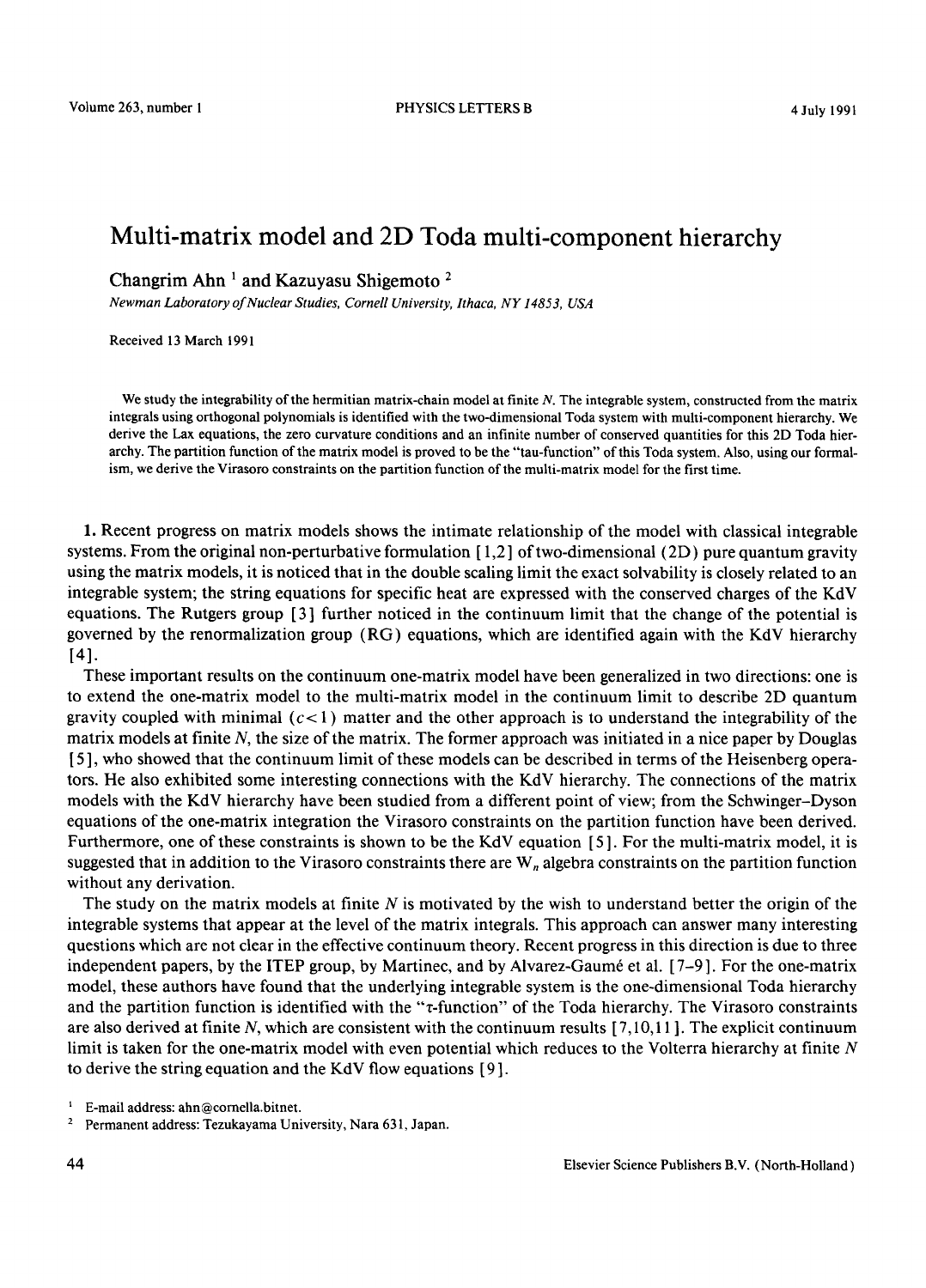For the multi-matrix model, there are few rigorous results as is the case for the continuum multi-matrix model. Partial results on the two-matrix model are as follows: the underlying differential equation is identified with the 2D Toda equation [7] and the Lax equations and zero curvature conditions for the 2D Toda hierarchy are derived [ 8 ]. But the Virasoro constraints conjectured in the continuum limit and the general integrable systems underlying the multi-matrix model are totally missing.

In this letter we follow the approach of refs. [7-9] to extend the formalism to the hermitian matrix-chain model to fill the gap in the understanding of the multi-matrix model both at finite  $N$  and in the continuum limit. We identify that the underlying integrable system is the 2D Toda multi-component hierarchy [ 12 ], for which the Lax equations and the zero curvature conditions are expressed with several copies of time variables. The one-component hierarchy is the usual 2D Toda hierarchy associated with the two-matrix model considered in ref. [ 8 ]. The partition function is identified with the "z-function" of this 2D Toda hierarchy in the same way as the one- and the two-matrix model. Furthermore, we show that the string equations at finite  $N$  are compatible with the Toda flow equations, generalizing the results of the one-matrix model. Using our formalism, we derive the Virasoro constraints on the partition function. Also, we will briefly mention the consistency of the results at finite N with those in the continuum limit.

2. The hermitian matrix-chain model is defined by the following partition function:

$$
Z\mathcal{G}^p = \int \prod_{a=1}^p dM_a \exp\left[ \text{Tr}\left( \sum_{a=1}^{p-1} c_a M_a M_{a+1} - \sum_{a=1}^p V_a(M_a) \right) \right], \quad V_a(M_a) = \sum_{k=1}^\infty t_k^{(a)} (M_a)^k.
$$
 (1)

We introduce the enlarged parameter space spanned by  $\{t^{(a)}\}, \{c_a\}$ , where the theory is determined by the RG flows with respect to these parameters. After angle integrations, we can express the partition function as an integration of diagonal elements,

$$
Z_{N}^{(p)} = \int \prod_{i=1}^{N} \prod_{a=1}^{p} dx_{a}^{(i)} \Delta(x_{p}) \Delta(x_{1}) \exp \left[ \sum_{i=1}^{N} \left( \sum_{a=1}^{p-1} c_{a} x_{a}^{(i)} x_{a+1}^{(i)} - \sum_{a=1}^{p} V_{a} (x_{a}^{(i)}) \right) \right],
$$
  

$$
\Delta(x_{a}) = \prod_{i>j} (x_{a}^{(i)} - x_{a}^{(j)}).
$$
 (2)

Using the standard technique for the multi-matrix model [ 13 ], we introduce the orthogonal polynomials, defined as follows:

$$
\exp(\phi_m) \; \delta_{mn} = \int \prod_{a=1}^p \, dx_a \, \exp\!\left(\sum_{a=1}^{p-1} c_a x_a x_{a+1} - \sum_{a=1}^p V_a(x_a)\right) \bar{P}_m(x_p) P_n(x_1) \equiv \langle m | n \rangle \; . \tag{3}
$$

In terms of these eigenvalues  $\phi_n$ , the partition function is expressed by

$$
Z_{N}^{(p)}[\{t^{(a)}\},\{c_{a}\}] = \text{const} \cdot \prod_{n=0}^{N-1} \exp(\phi_{n}) . \tag{4}
$$

We introduce the matrices  $Q^{(a)}$ ,  $P^{(a)}$ :

$$
x_{a+1} \mathcal{M}^{(a)}[P_n](x_{a+1}) = \sum_{l} \mathcal{M}^{(a)}[P_l](x_{a+1})Q^{(a+1)}|_{m},
$$
  

$$
\frac{\partial}{\partial x_{a+1}} \mathcal{M}^{(a)}[P_n](x_{a+1}) = \sum_{l} \mathcal{M}^{(a)}[P_l](x_{a+1})P^{(a+1)}|_{m},
$$
 (5)

where the involution of the polynomials is defined by the recursive relation

$$
\mathcal{M}^{(a)}[P_n](x_{a+1}) = \int dx_a \exp[-U_a(x_a, x_{a+1})] \, \mathcal{M}^{(a-1)}[P_n](x_a) \,, \tag{6}
$$

45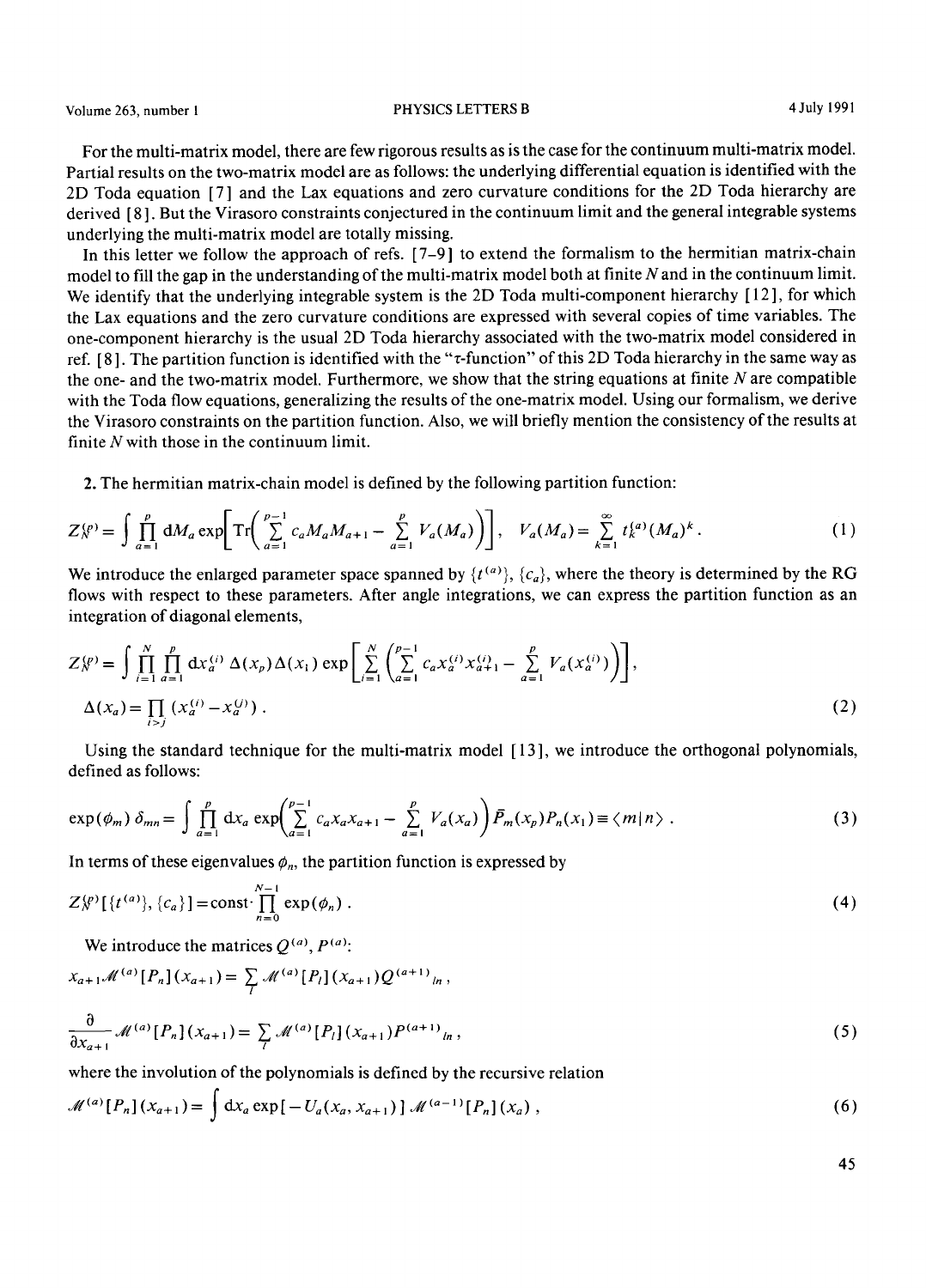$$
U_a(x_a, x_{a+1}) = V_a(x_a) - c_a x_a x_{a+1} \,, \tag{6\text{ cont'd}}
$$

with  $\mathcal{M}^{(0)}[P_n] = P_n$ . These two Heisenberg operators are related to each other by

$$
P^{(a)} = c_{a-1} Q^{(a-1)}, \quad [P^{(a)}, Q^{(a)}] = 1 \tag{7}
$$

and the  $Q^{(a)}$ 's are satisfying the following recursion formula:

$$
c_a Q^{(a+1)} = V'_a (Q^{(a)}) - c_{a-1} Q^{(a-1)} \,. \tag{8}
$$

Therefore, the string equations  $[P^{(a)}, Q^{(a)}] = 1$  are recursively related to each other. Due to relation (7), we will consider the Heisenberg operators  $Q^{(a)}$  only. We will show that the operators  $Q^{(a)}$  satisfy the Lax equations and the zero curvature conditions. Using this, we can generate sets of an infinite number of conserved charges. By deriving the 2D Toda equation as a special case of the Lax equations, we will connect the multi-matrix model with the 2D Toda system with multi-component hierarchy.

First, we consider the RG flows of the  $Q^{(a)}$ 's. We prove that the Lax equations are given by

$$
\frac{\partial}{\partial t_i^{(b)}} Q^{(a)} - [Q^{(b)}', Q^{(a)}] \quad \text{if } b \geq a, \quad \frac{\partial}{\partial t_i^{(b)}} Q^{(a)} = [Q^{(b)}', Q^{(a)}] \quad \text{if } b \leq a \,.
$$

Throughout this paper, we use the convention that  $M=M_{\leq}+M_{\leq}$  where  $>$ , <, and = mean the upper triangular, lower triangular, and diagonal elements, respectively. (The matrix  $M_{\leq$  means lower triangular and diagonal part of M.) We can generalize eq. (9) to the powers of  $Q^{(a)}$  as follows:

$$
\frac{\partial}{\partial t^{(b)}} Q^{(a)^k} = -[Q^{(b)^j}, Q^{(a)^k}] \quad \text{if } b \ge a, \quad \frac{\partial}{\partial t^{(b)}} Q^{(a)^k} = [Q^{(b)^j}, Q^{(a)^k}] \quad \text{if } b \le a \,.
$$

These Lax equations define the 2D Toda system with multi-component hierarchy defined in ref. [ 12 ]. There are p copies of time variables corresponding with index a.

To prove these Lax equations, we use eq. ( 5 ) successively to derive

$$
x_{a+1}^k \mathcal{M}^{(a)}[P_n](x_{a+1}) = \sum_l \mathcal{M}^{(a)}[P_l](x_{a+1}) Q^{(a+1)k}{}_{ln} \,. \tag{11}
$$

Taking a  $t^{(b)}$  derivative on eq. (11), one can find

$$
\frac{\partial}{\partial t_i^{(b)}} Q^{(a)k}{}_{mn} = \theta_{ab} [Q^{(b)l}, Q^{(a)k}]_{mn} - \sum_{j=1}^{\infty} f^{(j,b)}_{m+j,l} Q^{(a)k}{}_{m+j,n} + \sum_{j=1}^{n} f^{(j,b)}_{n,l} Q^{(a)k}{}_{m,n-j},
$$
\n(12)

with  $\theta_{ab}=1$  if  $a \ge b$ , 0 if  $a < b$ . The coefficients  $f_n^{(j)}$  are necessary to express the derivatives on the polynomials *P.,* which are defined by

$$
\frac{\partial P_n(x)}{\partial t^{(b)}} = \sum_{j=1}^n f_{n,j}^{(j,b)} P_{n-j}(x) .
$$

To find expressions for the  $f^{(i,b)}_{n,l}$ , we differentiate eq. (3) with respect to  $t^{(a)}_k$  to get

$$
\frac{\partial \phi_n}{\partial t_k^{(a)}} = -Q^{(a)^k}{}_{nn}, \quad f^{(j,a)}_{n,k} = Q^{(a)^k}{}_{n-j,n} \,. \tag{13}
$$

Combining eqs.  $(12)$  and  $(13)$ , one can obtain the Lax equations  $(9)$  and  $(10)$ .

The next thing we want to show is the zero curvature conditions for the consistency of the Lax flow equations (9) and (10):

$$
\left[\frac{\partial}{\partial t_k^{(a)}} + Q^{(a)}_{>} , \frac{\partial}{\partial t_k^{(b)}} + Q^{(b)}_{>} \right] = 0, \quad \left[\frac{\partial}{\partial t_k^{(a)}} - Q^{(a)}_{\leq} , \frac{\partial}{\partial t_k^{(b)}} - Q^{(b)}_{\leq} \right] = 0 \tag{14}
$$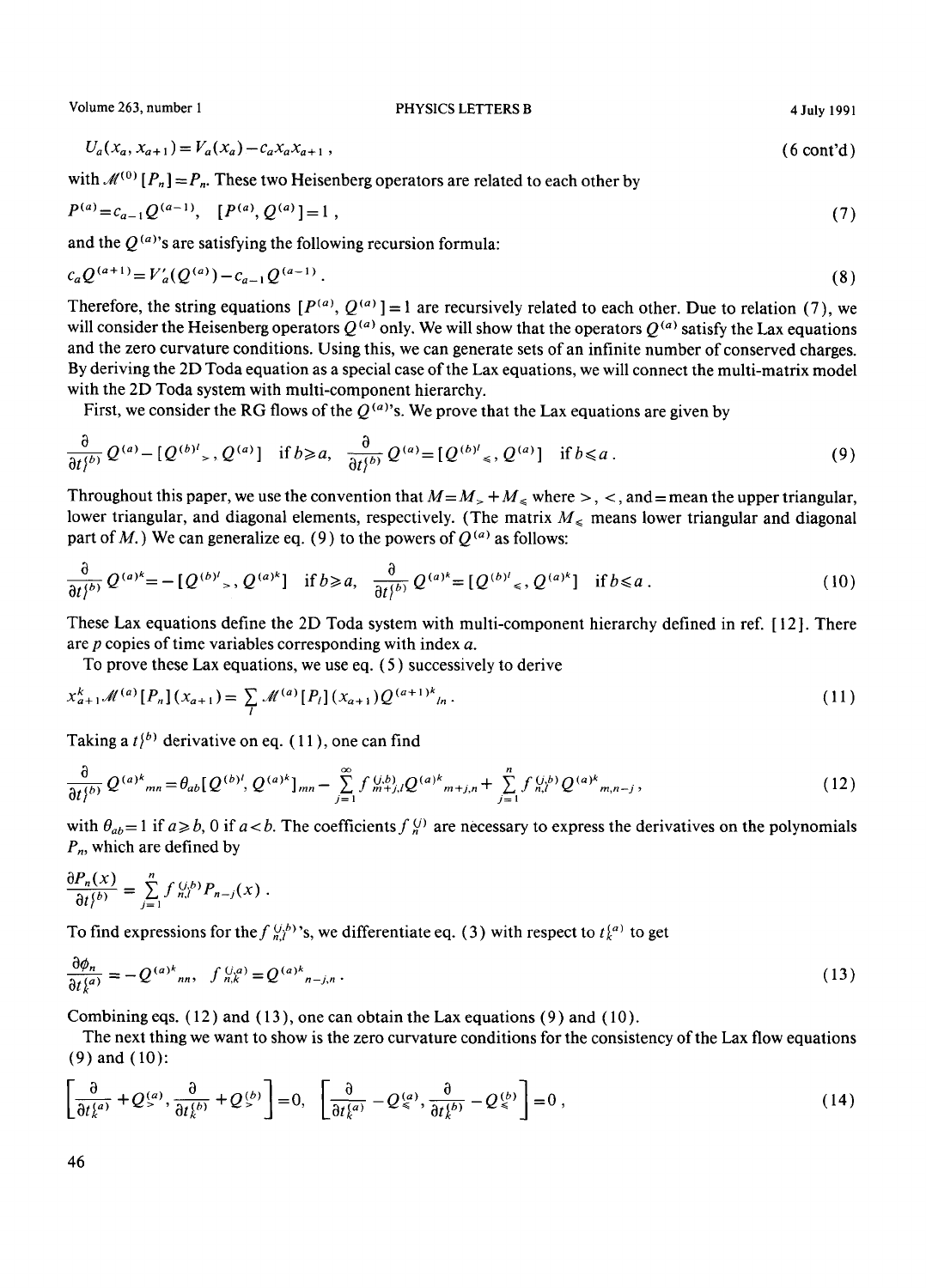$$
\left[\frac{\partial}{\partial t_k^{(a)}} + Q_{>}^{(a)}, \frac{\partial}{\partial t_k^{(b)}} - Q_{\leqslant}^{(b)}\right] = 0.
$$
\n(14 cont'd)

We considered the case  $a \ge b$  without losing any generality. Note that  $\left[\frac{\partial}{\partial t_k^{(a)}} - Q_{\leq 0}^{(a)}, \frac{\partial}{\partial t_k^{(b)}} + Q_{\geq 0}^{(b)}\right] = 0$  need not be satisfied for the consistency of the Lax equations. The zero curvature conditions, eq. (14), can be rewritten using the Lax equations as follows:

$$
- [Q^{(a)^k} \rangle, Q^{(b)^l}] \rangle - [Q^{(b)^l} \langle, Q^{(a)^k}] \rangle + [Q^{(a)^k} \rangle, Q^{(b)^l} \rangle] = 0,
$$
  
\n
$$
[Q^{(a)^k} \rangle, Q^{(b)^l}] \rangle + [Q^{(b)^l} \langle, Q^{(a)^k}] \rangle + [Q^{(a)^k} \langle, Q^{(b)^l} \rangle] = 0,
$$
  
\n
$$
[Q^{(a)^k} \rangle, Q^{(b)^l}] \rangle - [Q^{(b)^l} \langle, Q^{(a)^k}] \rangle - [Q^{(a)^k} \rangle, Q^{(b)^l} \rangle] = 0.
$$
 (15)

Using that for any two matrices A, B:  $[A_{>B_{>}}]_{\leq 0}$ ,  $[A_{\leq B_{\leq}}]_{\geq 0}$ , it is straightforward to prove eq. (15). This shows that the Lax equations are consistent with the zero curvature conditions for the 2D Toda multi-component hierarchy.

We can rewrite eq. (10) as the hierarchy equations for  $\phi_n$  using eq. (13) to get

$$
\frac{\partial^2 \phi_n}{\partial t^{(a)}_k \partial t^{(b)}} = [Q^{(b)^l}, Q^{(a)^k} \cdot ]_{nn} \quad \text{if } b \ge a, \quad \frac{\partial^2 \phi_n}{\partial t^{(a)}_k \partial t^{(b)}} = -[Q^{(b)^l} \cdot , Q^{(a)^k} \cdot ]_{nn} \quad \text{if } b \le a \,.
$$

Especially, for  $a=1$ ,  $b=p$  and  $k=l=1$ , the equation becomes

$$
\frac{\partial^2 \phi_n}{\partial t_1^{(1)} \partial t_1^{(p)}} = \sum_{m>n} Q^{(p)}_{nm} Q^{(1)}_{mn} - \sum_{m (17)
$$

Using the recursion formula for  $P_n(x_1)$ 

$$
x_1 P_n(x_1) = \sum_{l=0}^{n+1} P_l(x_1) Q^{(1)}{}_{ln} = P_{n+1}(x_1) + \dots, \tag{18}
$$

and similarly for  $\bar{P}_m(x_p)$ , one can easily find

$$
Q^{(1)}_{mn} = \delta_{m,n+1}, \quad Q^{(p)}_{nm} = \delta_{m,n+1} \exp(\phi_m - \phi_n) \quad (m > n) \tag{19}
$$

Substituting this into eq. (17), we derive the 2D Toda lattice [SU ( $\infty$ ) Toda ] equation

$$
\frac{\partial^2 \phi_n}{\partial t_1^{(1)} \partial t_1^{(p)}} = \exp(\phi_{n+1} - \phi_n) - \exp(\phi_n - \phi_{n-1}). \tag{20}
$$

As considered in ref. [9] for the one-matrix model with even potential ( $t_{odd}^{(a)} = 0$ ), the Toda equation is reduced to the two-step Toda equation

$$
\frac{\partial^2 \phi_n}{\partial t_2^{(1)} \partial t_2^{(p)}} = \exp(\phi_{n+2} - \phi_n) - \exp(\phi_n - \phi_{n-2}). \tag{21}
$$

3. In addition to  $t_k^{(a)}$ , the multi-matrix model contains other time variables,  $c_a$ . The flow in the  $c_a$  direction can be derived in the same way as above. Taking a  $c_a$  derivative on eqs. (3) and (11), we obtain the following Lax equations:

$$
\frac{\partial}{\partial c_b} Q^{(a)^k} = [ (Q^{(b+1)} Q^{(b)})_>, Q^{(a)^k} ] \quad \text{if } b \ge a ,
$$
  
=  $- [ (Q^{(b+1)} Q^{(b)})_*, Q^{(a)^k} ] \quad \text{if } b < a .$  (22)

Taking  $t_a$  and  $c_a$  derivatives on the recursion relation

47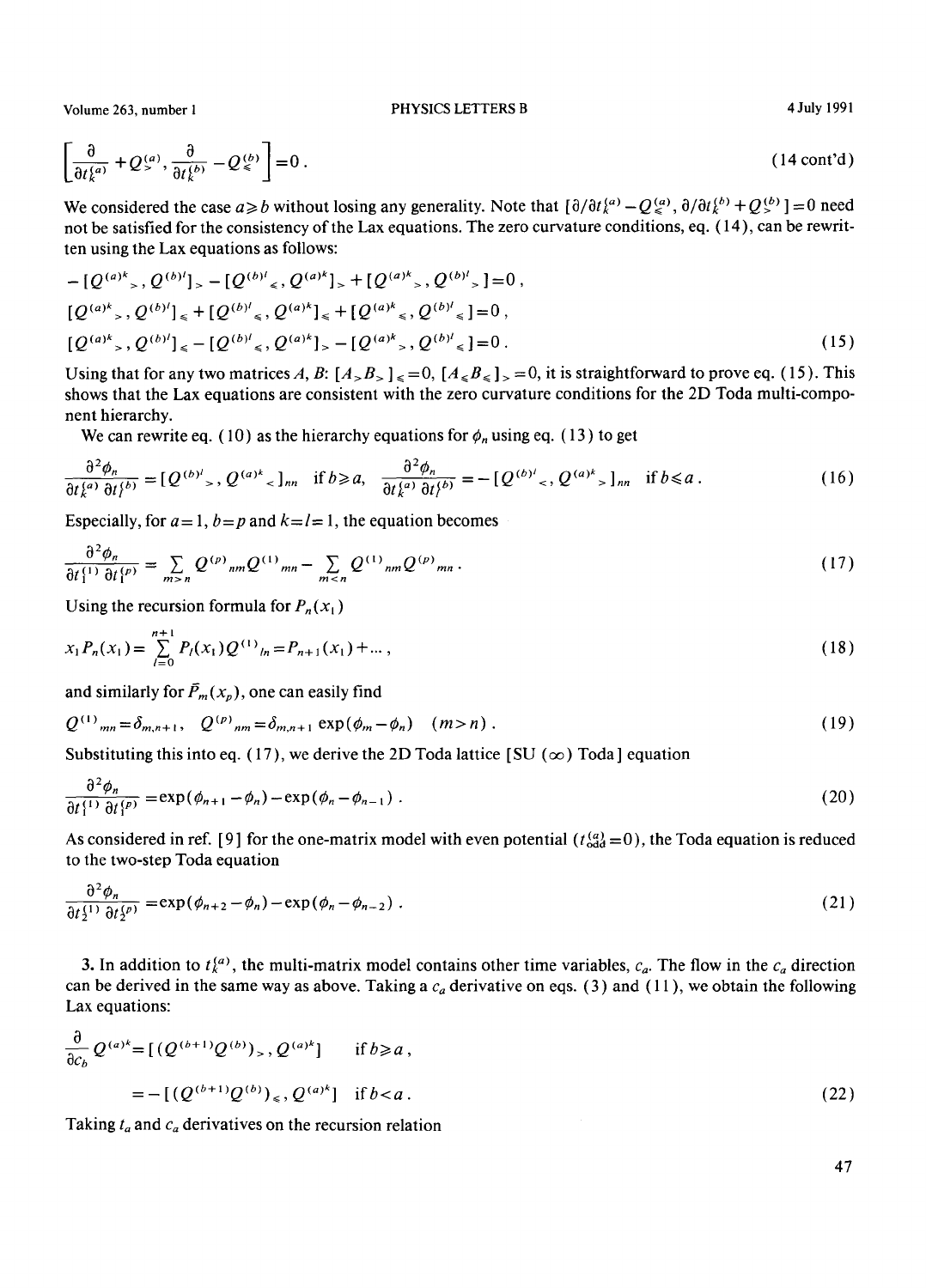$$
x_{a+1} \int dx_a \exp(-U_a) x_a \mathcal{M}^{(a-1)}[P_n](x_a) = \sum_l \mathcal{M}^{(a)}[P_l](x_{a+1})[Q^{(a+1)}Q^{(a)}]_{ln},
$$
\n(23)

we derive the additional flows:

$$
\frac{\partial}{\partial t_i^{(b)}} (Q^{(a+1)}Q^{(a)}) = -[Q^{(b)^j} \square, Q^{(a+1)}Q^{(a)}] \qquad \text{if } b > a,
$$
  
\n
$$
= [Q^{(b)^j} \triangleleft, Q^{(a+1)}Q^{(a)}] \qquad \text{if } b \le a,
$$
  
\n
$$
\frac{\partial}{\partial c_b} (Q^{(a+1)}Q^{(a)}) = [Q^{(b+1)}Q^{(b)} \square, Q^{(a+1)}Q^{(a)}] \qquad \text{if } b \ge a,
$$
  
\n
$$
= -[Q^{(b+1)}Q^{(b)} \triangleleft, Q^{(a+1)}Q^{(a)}] \qquad \text{if } b \le a.
$$
 (24)

Using these Lax flows, one can prove general zero curvature conditions in the same manner as before, which can be expressed as follows:

$$
\frac{\partial}{\partial \xi_k^{(a)}} M_i^{(b)} - \frac{\partial}{\partial \xi_l^{(b)}} M_k^{(a)} - [M_k^{(a)}, M_l^{(b)}] = 0,
$$
\n
$$
M_k^{(a)} \equiv -Q^{(a)^k} \,, Q^{(a)^k} \ll \text{for } \xi_k^{(a)} \equiv t_k^{(a)},
$$
\n
$$
M_k^{(a)} \equiv [Q^{(a+1)}Q^{(a)}] \,, -[Q^{(a+1)}Q^{(a)}] \ll \text{for } \xi_k^{(a)} \equiv c_a.
$$
\n(25)

The integrability of the 2D Toda multi-component hierarchy can be characterized by the infinite number of conserved charges, which can be constructed directly from the Lax equations  $(10)$ ,  $(22)$ , and  $(24)$ :

$$
\mathcal{Q}_k^{(a)} = \text{Tr}[Q^{(a)^k}], \quad \text{Tr}[Q^{(a+1)}Q^{(a)}], \quad k = 1, 2, ..., \quad \frac{\partial \mathcal{Q}_k^{(a)}}{\partial t_j^{(b)}} = \frac{\partial \mathcal{Q}_k^{(a)}}{\partial c_b} = 0 \tag{26}
$$

Using these conserved charges, one can define the "r-function" of the 2D Toda multi-component hierarchy as follows:

$$
\tau[\{t^{(a)}\},\{c_a\}] = \langle \varPsi | \exp\biggl( \operatorname{Tr} \biggl[ -\sum_{a=1}^p \sum_k t_k^{(a)} Q^{(a)k} + \sum_{a=1}^{p-1} c_a Q^{(a+1)} Q^{(a)} \biggr] \biggr) |\varPsi\rangle . \tag{27}
$$

This is a different definition of  $\tau$ -function from the one appearing in the literature about Toda hierarchies [8]. One can prove that this "*r*-function" is the same as the partition function  $Z_{N}^{(p)}$  of the multi-matrix model, if we identify  $\Delta(X^{(1)}) = \langle X^{(1)} | \Psi \rangle$  and  $\Delta(X^{(p)}) = \langle \Psi | X^{(p)} \rangle$  using eq. (2). We will show later that the partition function, or "r-function", satisfies the Virasoro constraints, which are consistent with the Toda hierarchy equations (16).

All the previous arguments on the RG flows of the  $Q^{(a)}$ 's can equally hold for the conjugate operators  $P^{(a)}$ because, as one can see in eq. (5), the flows generated by the  $t_{k}^{(a)}$ 's only depend on the properties of orthogonal polynomials and associated potentials. [This is more obvious in eq. (7). ] We can prove the compatibility of the string equations and the Toda flows for the multi-matrix models as was done for the one-matrix model in ref. [8]. Taking the  $t^{(b)}$  (or  $c_b$ ) derivative of the string equations  $[P^{(a)}, Q^{(a)}] = 1$  for  $b \ge a$ ,

$$
\left[\frac{\partial P^{(a)}}{\partial t_i^{(b)}}, Q^{(a)}\right] + \left[P^{(a)}, \frac{\partial Q^{(a)}}{\partial t_i^{(b)}}\right] = -\left[\left[Q^{(b)'}\right], P^{(a)}\right], Q^{(a)}\right] - \left[P^{(a)}, \left[Q^{(b)'}\right], Q^{(a)}\right]
$$
\n
$$
= -\left[\left[Q^{(a)}, P^{(a)}\right], Q^{(b)'}\right] = 0,
$$
\n(28)

where we used the RG flow equations in the first line and the Jacobi identity in the second. All other cases follow in a similar way. In the continuum limit, this compatibility of the string equation with the KdV flows was shown

48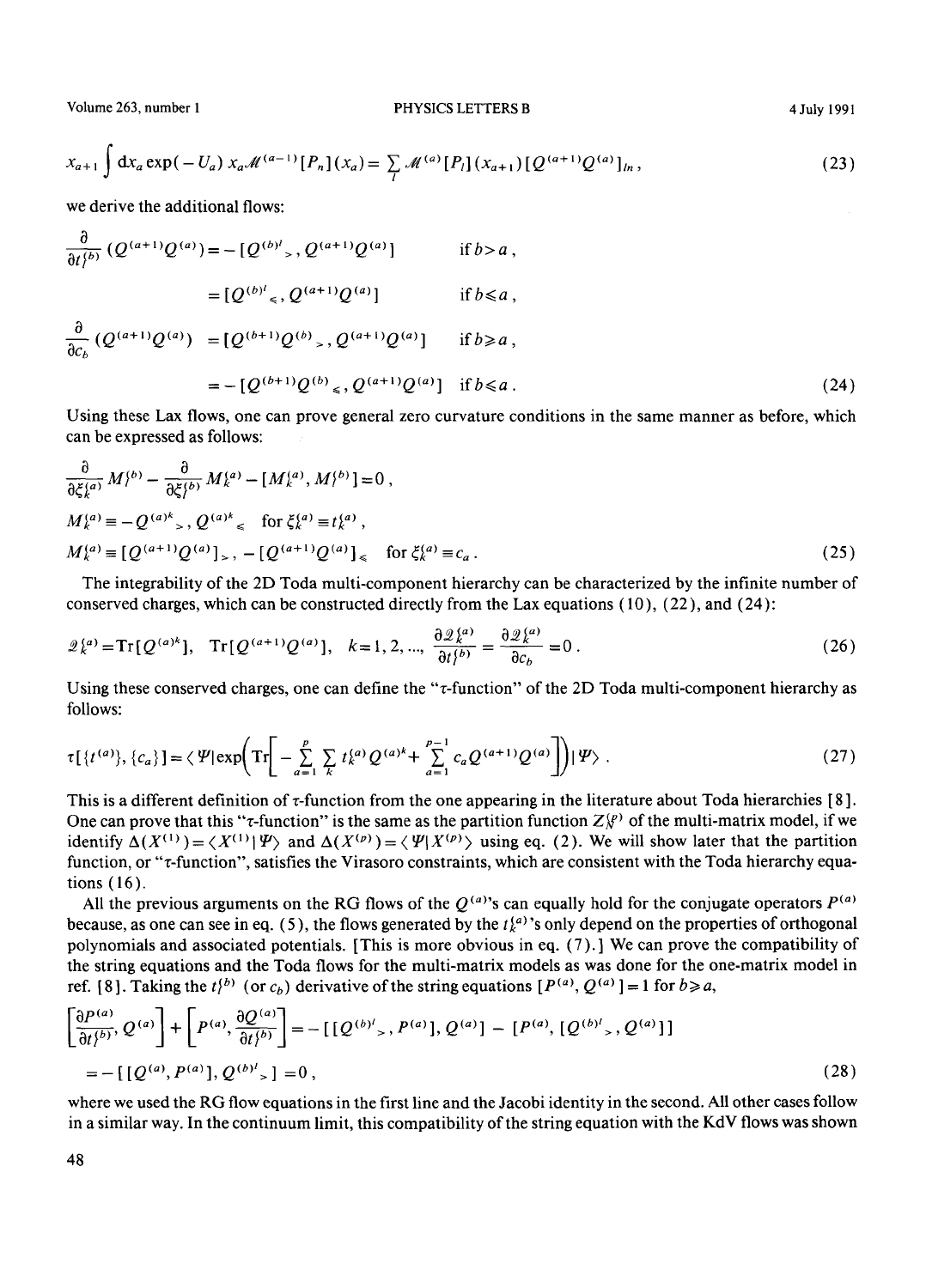As we have shown in eqs. (10), (22) and (24), there are two hierarchy directions: one generated by the time variables  $t_k^{(a)}$  and the other by the  $c_a$ 's. The integrable system associated with the multi-matrix model is more general than this, in that the multi-component hierarchy includes only the former hierarchy direction [ 12 ]. Still, we refer to this system as the 2D Toda multi-component hierarchy because the general structure does not change. (One may consider  $c_a$  as one of the  $t_k^{(a)}$ 's, say,  $t_0^{(a)}$ .)

The flows in the *Ca* direction have been noticed by Douglas in the continuum limit [ 5 ], which he claimed to be the KdV hierarchy:

$$
\frac{\partial Q}{\partial c_a} = [\mathcal{C}_a, Q], \quad \frac{\partial P}{\partial c_a} = [\mathcal{C}_a, P], \tag{29}
$$

where the  $\mathcal{O}_a$ 's are given by the differential operators  $Q^{a/q}$  in the continuum limit. Our result in eq. (22) identifies this operator to be  $(Q^{(a+1)}Q^{(a)})_>$  at finite N.

4. Using our formalism, we can derive the Virasoro constraints on the partition function of the multi-matrix model. Although some attempts have been made for this case [ 7,10 ], our result is the first rigorous derivation. We report only the results here, deferring a detailed derivation elsewhere. Let us consider the following change of integration variables in eq. (2):

$$
x_a^{(i)} \to x_a^{(i)} + \epsilon_a [x_a^{(i)}]^{k+1}, \quad k \ge -1 \tag{30}
$$

By setting the coefficients of  $\mathcal{O}(\epsilon_a)$  to zero, we can derive the following constraints on the partition function  $\tau$ :

$$
\mathcal{L}_{k}^{(a)} \tau = 0, \quad k \ge -1 ,
$$
\n
$$
\mathcal{L}_{k}^{(a)} = -(k+1) \left[ 1 - \frac{1}{2} (\delta_{a,1} + \delta_{a,p}) \right] \frac{\partial}{\partial t_{k}^{(a)}} + \frac{1}{2} (\delta_{a,1} + \delta_{a,p}) \sum_{\substack{i,j=0 \ i+j=k}}^{k} \frac{\partial^{2}}{\partial t_{i}^{(a)} \partial t_{j}^{(a)}} + \sum_{j} l t_{i}^{(a)} \frac{\partial}{\partial t_{k}^{(a)j}} + \sum_{j} l t_{j}^{(a)} \frac{\partial}{\partial t_{j}^{(a)j}} + \sum_{j} l t_{j}^{(a)} \frac{\partial}{\partial t_{j}^{(a)j}} + \sum_{j} l t_{j}^{(a)} \frac{\partial}{\partial t_{j}^{(a)j}} + \sum_{j} l t_{j}^{(a)} \frac{\partial}{\partial t_{j}^{(a)j}} + \sum_{j} l t_{j}^{(a)} \frac{\partial}{\partial t_{j}^{(a)j}} + \sum_{j} l t_{j}^{(a)} \frac{\partial}{\partial t_{j}^{(a)j}} + \sum_{j} l t_{j}^{(a)} \frac{\partial}{\partial t_{j}^{(a)j}} + \sum_{j} l t_{j}^{(a)} \frac{\partial}{\partial t_{j}^{(a)j}} + \sum_{j} l t_{j}^{(a)} \frac{\partial}{\partial t_{j}^{(a)j}} + \sum_{j} l t_{j}^{(a)} \frac{\partial}{\partial t_{j}^{(a)j}} + \sum_{j} l t_{j}^{(a)} \frac{\partial}{\partial t_{j}^{(a)j}} + \sum_{j} l t_{j}^{(a)} \frac{\partial}{\partial t_{j}^{(a)j}} + \sum_{j} l t_{j}^{(a)} \frac{\partial}{\partial t_{j}^{(a)j}} + \sum_{j} l t_{j}^{(a)} \frac{\partial}{\partial t_{j}^{(a)j}} + \sum_{j} l t_{j}^{(a)} \frac{\partial}{\partial t_{j}^{(a)j}} + \sum_{j} l t_{j}^{(a)} \frac{\partial}{\partial t_{j}^{(a)j}} + \sum_{j} l t_{j}^{(a)} \frac{\partial}{\partial t_{j}^{(a)j}} + \sum_{j} l t_{j}^{(a)} \frac{\partial
$$

Note that the last term in eq. (31) is not a differential operator but just an algebraic function of the  $t^{(a)}_k$ 's, which can be in principle determined by the recursion relation of the  $Q^{(a)}$ 's. In fact the  $Q^{(a)}$ 's are complicated functions of the  $t_k^{(a)}$ 's and the  $c_a$ 's.

Amusingly, we need not know the Q<sup>(a)</sup>'s explicitly to derive the Virasoro relations between the  $\mathscr{L}_k^{(a)}$ 's. The only necessary relations are the Lax equations for the  $Q^{(a)}$ 's. After a lengthy and non-trivial computation, we can prove

$$
\left[\mathcal{L}_n^{(a)}, \mathcal{L}_m^{(b)}\right] = \delta_{ab}(n-m)\mathcal{L}_{n+m}^{(a)}\,. \tag{32}
$$

These are a direct sum of the  $p$  copies of the classical Virasoro algebras. The continuum limit of this Virasoro algebra can be derived straightforwardly. We do not find the  $W_n$  algebra structure conjectured in ref. [6] in the continuum limit. Another change of variables like eq. (30) might lead to this, which is not clear at this moment.

To compare with some known results on the multi-matrix model in the continuum limit [ 5,14 ], we need to take the double scaling limit as was done for the one-matrix model in ref. [9 ]. This requires to understand the 2D Toda hierarchy in the Poisson bracket formalism. This result on the multi-matrix model in the continuum limit would be useful in order to understand non-perturbative aspects of 2D gravity coupled with matter. In particular, if we consider another limit  $p\rightarrow\infty$ , we can handle a more realistic model describing the  $c=1$  matter coupled to 2D gravity. The underlying integrable lattice models associated with this theory will be very important. We hope to report these results on the continuum limit in a later publication [ 15 ].